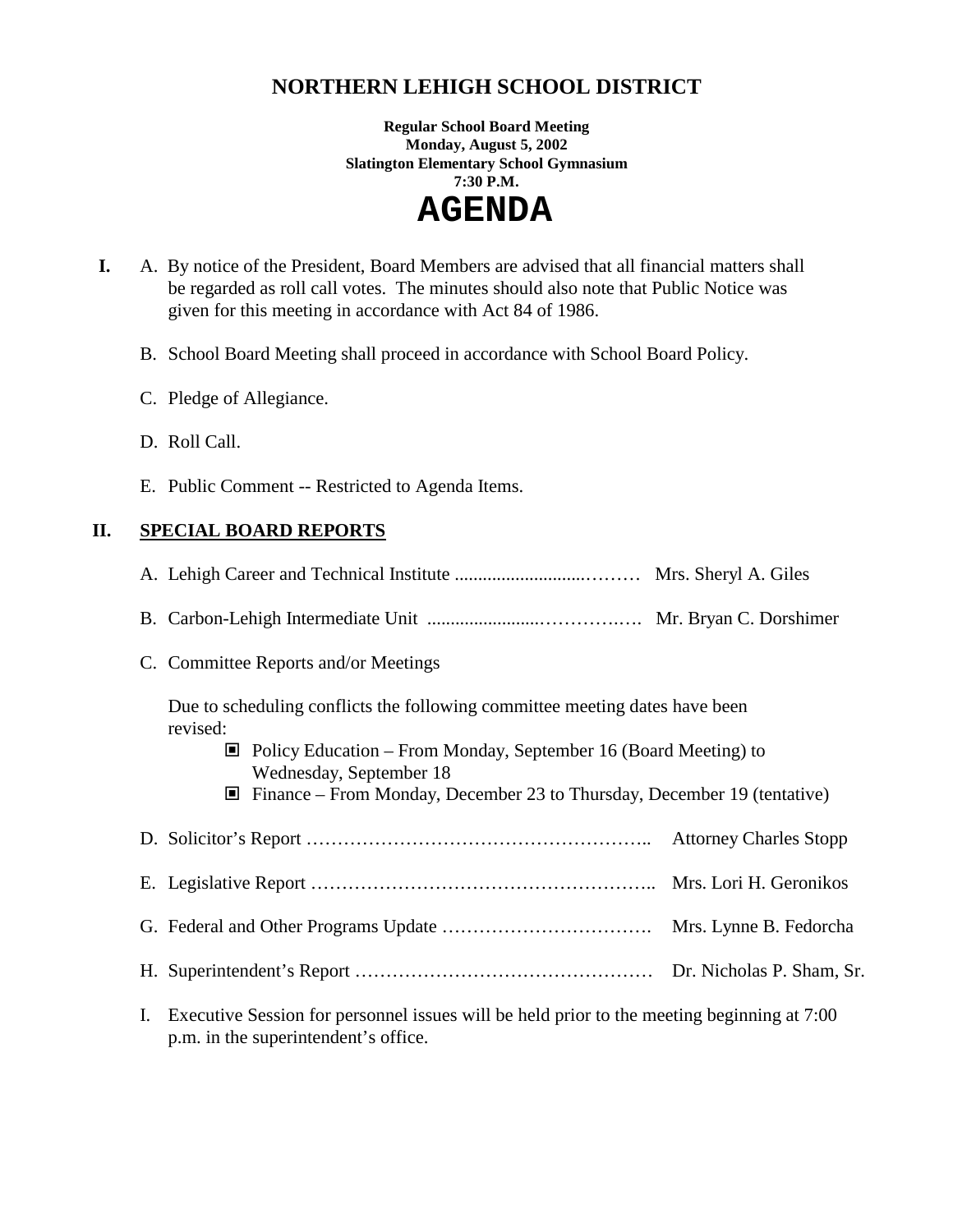$\equiv$ 

 $\overline{\phantom{a}}$ 

## **III. PERSONNEL**

# A. Nominations for Appointment

## 1.Instructional

| a. Tara Balliet        | <b>Temporary Professional Employee</b>                     |
|------------------------|------------------------------------------------------------|
| Assignment:            | Grade 6 – Slatington Elementary School                     |
|                        | Replacing Jacqueline Sham, who resigned.                   |
| Salary:                | $$35,300*$ (Appendix A – Step 2 Bachelors on the           |
|                        | 2001-2002 Collective Bargaining Agreement Salary Schedule) |
| <b>Effective Date:</b> | August 26, 2002                                            |
| b. Lynn Haab           | <b>Temporary Professional Employee</b>                     |
| Assignment:            | Special Education Teacher – Grade 7, replacing Kelly       |
|                        | Harkins, who resigned.                                     |
| Salary:                | $$37,300*$ (Appendix A – Step 2 Masters on the 2001-2002)  |
|                        | <b>Collective Bargaining Agreement Salary Schedule)</b>    |
| <b>Effective Date:</b> | <b>August 26, 2002</b>                                     |
| c. Matthew Wehr        | <b>Temporary Professional Employee</b>                     |
| Assignment:            | Vocal Music Teacher – Secondary Level – Replacing          |
|                        | Rebecca Rhodes, who resigned.                              |
| Salary:                | $$35,200*$ (Appendix A – Step 1 Bachelors on the           |
|                        | 2001-2002 Collective Bargaining Agreement Salary           |
| Schedule)              |                                                            |
| <b>Effective Date:</b> | August 26, 2002                                            |
|                        |                                                            |

\*Salary will be adjusted to reflect the terms and conditions of the new collective bargaining agreement when reached.

### 2. Non-Instructional

a. Karen Hluschak\*

| Assignment:                 | Cafeteria General Service/Cook Helper |
|-----------------------------|---------------------------------------|
|                             | in the middle school – New Position   |
| Salary:                     | \$7.50 Per Hour $-5$ Hours Per Day    |
| <b>Effective Date:</b>      | September 3, 2002                     |
| *60-Day Probationary Period |                                       |

b. Lewis Kern\*

| Assignment:            | Cafeteria/Hall Monitor Aide in the middle school –        |
|------------------------|-----------------------------------------------------------|
|                        | New Position                                              |
| Salary:                | \$8.64 Per Hour – 3 Hours Per Day 10:00 a.m. to 1:00 p.m. |
|                        | 5 Days Per Week                                           |
| <b>Effective Date:</b> | September 3, 2002                                         |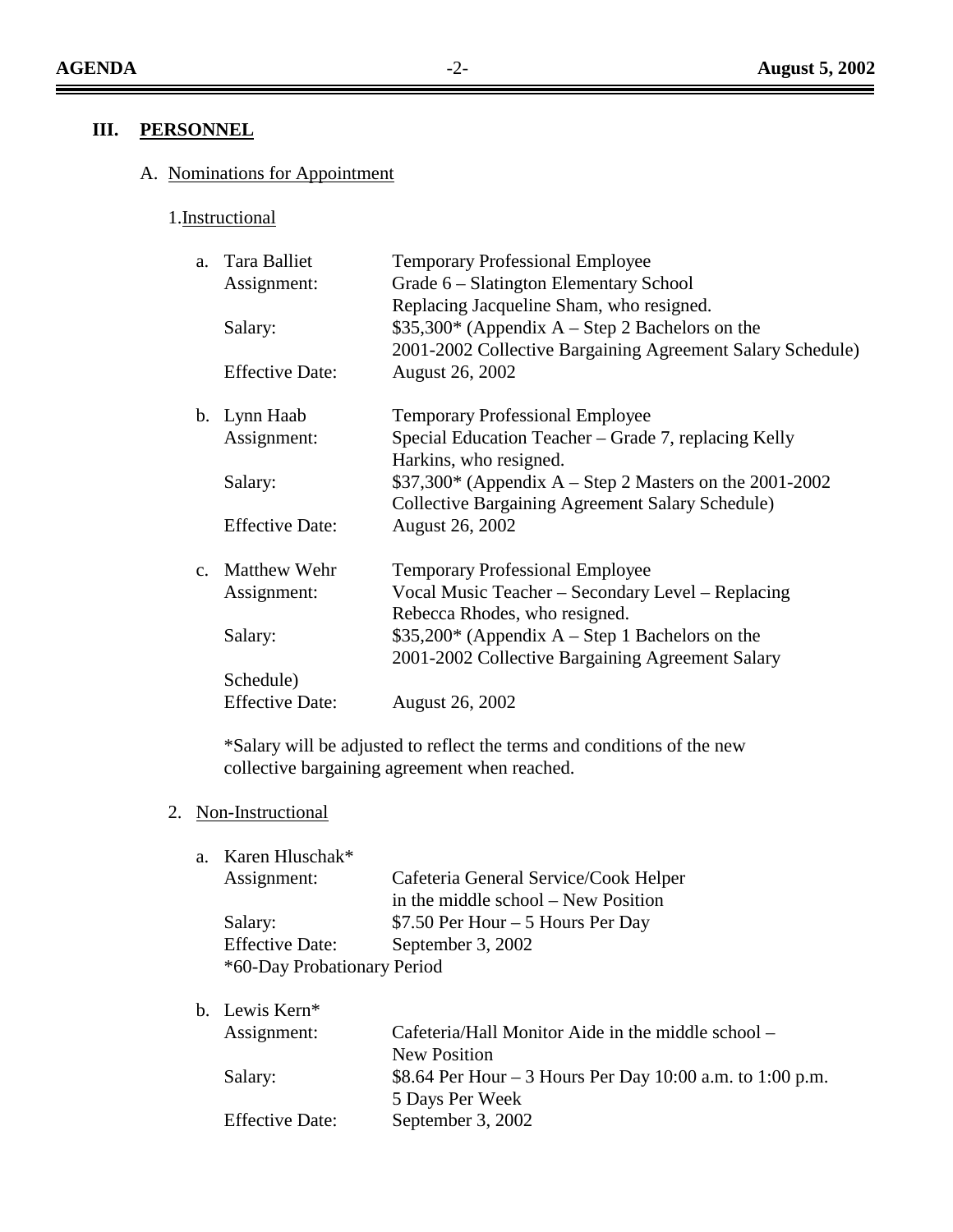- B. Approve to appoint Mr. Philip C. Bertolino II as principal of Northern Lehigh High School, effective on or about August 16, 2002 at a salary of \$78,000.00. Mr. Bertolino will be a 12-month employee with benefits and expectations consistent with the current Act 93 Administrator Compensation Plan. He will also carry over all of his unused sick days from his previous district.
- C. Administrative Transfer
	- 1. Non-Instructional

| a.                                      | Andrea Thomson<br>From:<br>To:<br>Effective:                | Special Education Aide<br>Special Education Aide in the Slatington Elementary<br>School - position eliminated.<br>Special Education Aide in the Senior High School,<br>replacing Rebecca Schock, who resigned.<br>2002-2003 School Year                                                                              |
|-----------------------------------------|-------------------------------------------------------------|----------------------------------------------------------------------------------------------------------------------------------------------------------------------------------------------------------------------------------------------------------------------------------------------------------------------|
| $\mathbf b$ .                           | <b>Todd Green</b><br>From:<br>To:<br><b>Effective Date:</b> | Custodian<br>Slatington Elementary School - PM Shift<br>Peters Elementary School - Day Shift, replacing<br>Marvin Mantz, who resigned.<br>September 3, 2002                                                                                                                                                          |
| D. Change of Status<br>1. Instructional |                                                             |                                                                                                                                                                                                                                                                                                                      |
| a.                                      | <b>Steve Zong</b><br>From:<br>To:<br>Salary:                | Half-Time Temporary Professional Employee in the High School<br>Full-Time Temporary Professional Employee in the High<br>School, teaching computer/keyboarding<br>$$35,300*$ (Appendix A – Step 2 Bachelors on the<br>2001-2002 Collective Bargaining Agreement Salary Schedule)                                     |
| $\mathbf b$ .                           | Joanne Wasilkowski<br>From:<br>To:<br>Salary:               | Half-Time Temporary Professional Employee in the High School<br>Full-Time Temporary Professional Employee in the High<br>School, teaching mathematics and replacing Kim Rohrbach,<br>who resigned.<br>$$35,800*$ (Appendix A – Step 4 Bachelors on the<br>2001-2002 Collective Bargaining Agreement Salary Schedule) |
| c.                                      | Sandra Becker<br>From:<br>To:<br>Salary:                    | Half-Time Temporary Professional Employee in the Middle School<br>Full-Time Temporary Professional Employee in the Middle<br>School, teaching science.<br>\$35,400* (Appendix A – Step 3 Bachelors on the<br>2001-2002 Collective Bargaining Agreement Salary Schedule)                                              |

d. Kathy Walter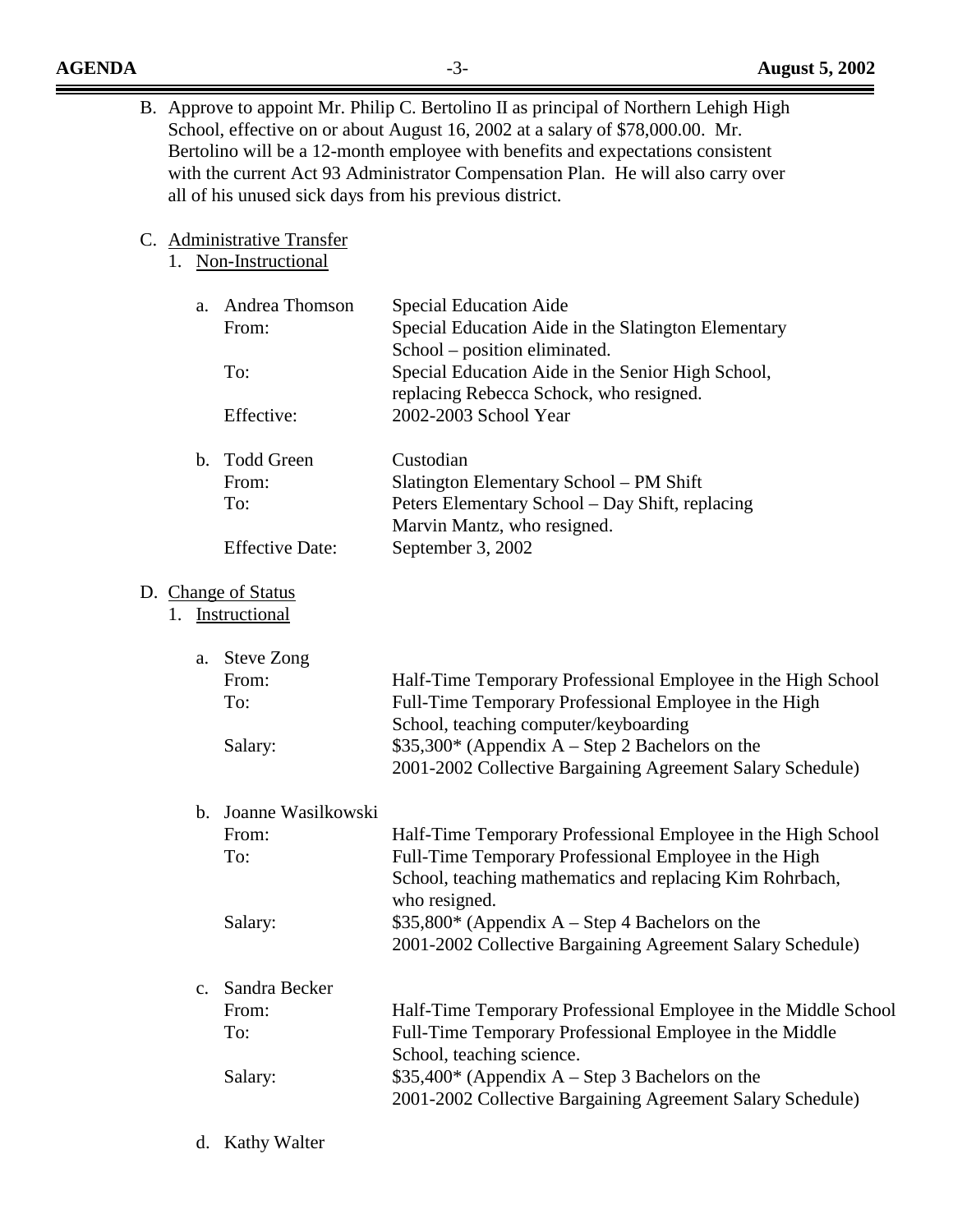| From:   | Half-Time Temporary Professional Employee in the Middle School |
|---------|----------------------------------------------------------------|
| To:     | Full-Time Temporary Professional Employee in the Middle        |
|         | School, teaching reading.                                      |
| Salary: | $$335,500^*$ (Appendix A – Step 1 Bachelors +24 on the         |
|         | 2001-2002 Collective Bargaining Agreement Salary Schedule)     |

\*Salary will be adjusted to reflect the terms and conditions of the new collective bargaining agreement when reached.

#### 2. Non-Instructional

- a. It is recommended that the status of Carol Miller, Clerk/Stenographer in the senior high guidance office, be changed from 11 months to 12 months, effective July 1, 2002. This change was approved as part of the 2002-2003 budget.
- b. It is recommended that the hourly status of Tamara Yesik, Cafeteria/Hall Monitor in the middle school, be increased from  $3\frac{1}{2}$  hours to  $6\frac{1}{2}$  hours for two of the six days in the middle school cycle.
- E. Approve to contract with Dr. Maura Roberts for psychological consulting services, effective August 29, 2002, at a per diem rate of \$327.23 (not to exceed 191 days) to be deducted from an annual stipend of \$62,500.00 in the event that Dr. Roberts is hired as a school psychologist for the Northern Lehigh School District for the 2002- 2003 school year.

### F. Furlough Employee

As a result of decreased enrollment, and in accordance with School Board Policy #511, approve to furlough Mr. Scott Delong, part-time social studies teacher in the senior high school. As result of this furlough, the last day of employment for Mr. DeLong is June 17, 2002.

- G. Approve the employment of Glenn Rissmiller, effective August 6, 2002 as Athletic Director for the Northern Lehigh School District for a period of time not to exceed 95 days during the 2002-2003 school year at a salary of \$20,000. (NOTE: The employment of Glenn Rissmiller is considered to be of an emergency nature and falls under the "emergency" provision of Act 23 of August 5, 1991. Northern Lehigh School District does not have a trained or experienced Athletic Director. Upon approval of Glenn Rissmiller's employment, the district will advertise for an assistant athletic director and Glenn Rissmiller will provide training and consultative services to this individual. Since no other qualified persons are available, the school district's athletic programs would suffer a serious impairment of services to the students and sporting events without the services of Glenn Rissmiller).
- H. Approve the employment of Thomas Sheehan, effective July 1, 2002 as Guidance Counselor for the Northern Lehigh School District for a period of time not to exceed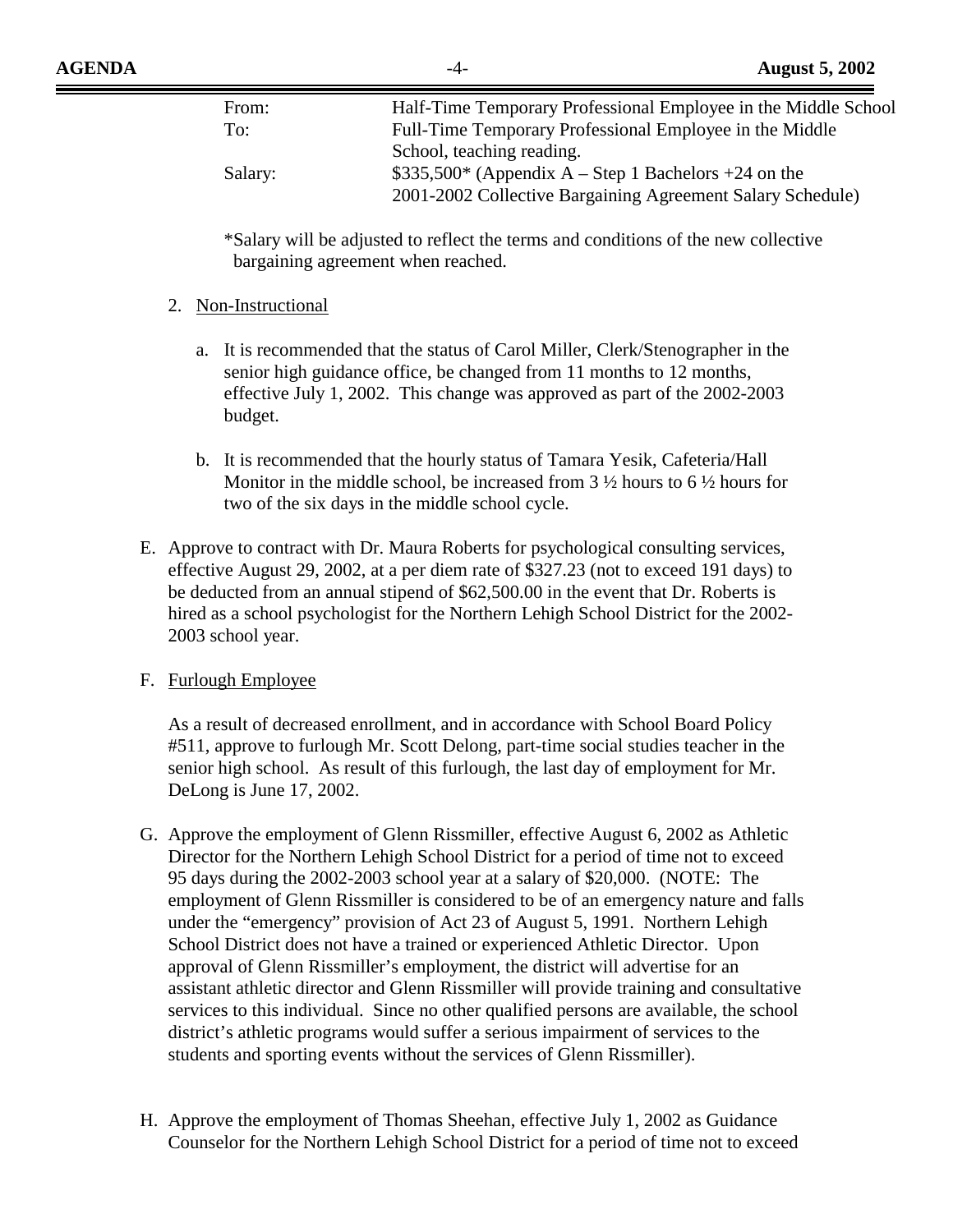95 days during the 2002-2003 school year at a salary of \$20,000. (NOTE: The employment of Thomas Sheehan is considered to be of an emergency nature and falls under the "emergency" provision of Act 23 of August 5, 1991. Northern Lehigh School District does not have a trained or experienced counselor capable to complete the master schedule at the senior high school. Thomas Sheehan will provide training and consultative services to Sheila Lanshe. Since no other qualified persons are available, the school district would suffer a serious impairment of services to the students and staff without the services of Thomas Sheehan).

- I. Approve to amend the motion made on June 10, 2002 and adjust the effective retirement date of Thomas Sheehan from June 17, 2002 to June 28, 2002.
- J. Resignations
	- 1. Instructional
		- a. Accept the resignation of Kelly Harkins, special education teacher in the middle school, effective August 31, 2002. She has accepted a position in another school district.
		- b. Accept the resignation of Cassandra Frantz, special education teacher in the senior high school, effective August 31, 2002. She has accepted a position in another school district.
	- 2. Non-Instructional
		- a. Accept the resignation of Evonne Blocker, special education aide in the Peters Elementary School, effective July 25, 2002.
	- 3. Co-Curricular
		- a. Accept the resignation of Gregory Poremba from his position as Assistant Football Coach for the 2002-2003 school year.
		- b. Accept the resignation of Cassandra Frantz from her position as Senior Class Advisor.

### K. Appoint SADD Advisor

Approve the appointment of Sheila Lanshe as the SADD advisor for the 2002-2003 school year. The stipend of this position is \$500.00 and is included in the 2002-2003 budget.

L. Co-Curricular Appointments for 2002-2003\*

Middle School Intramurals – Fall – Michelle Raber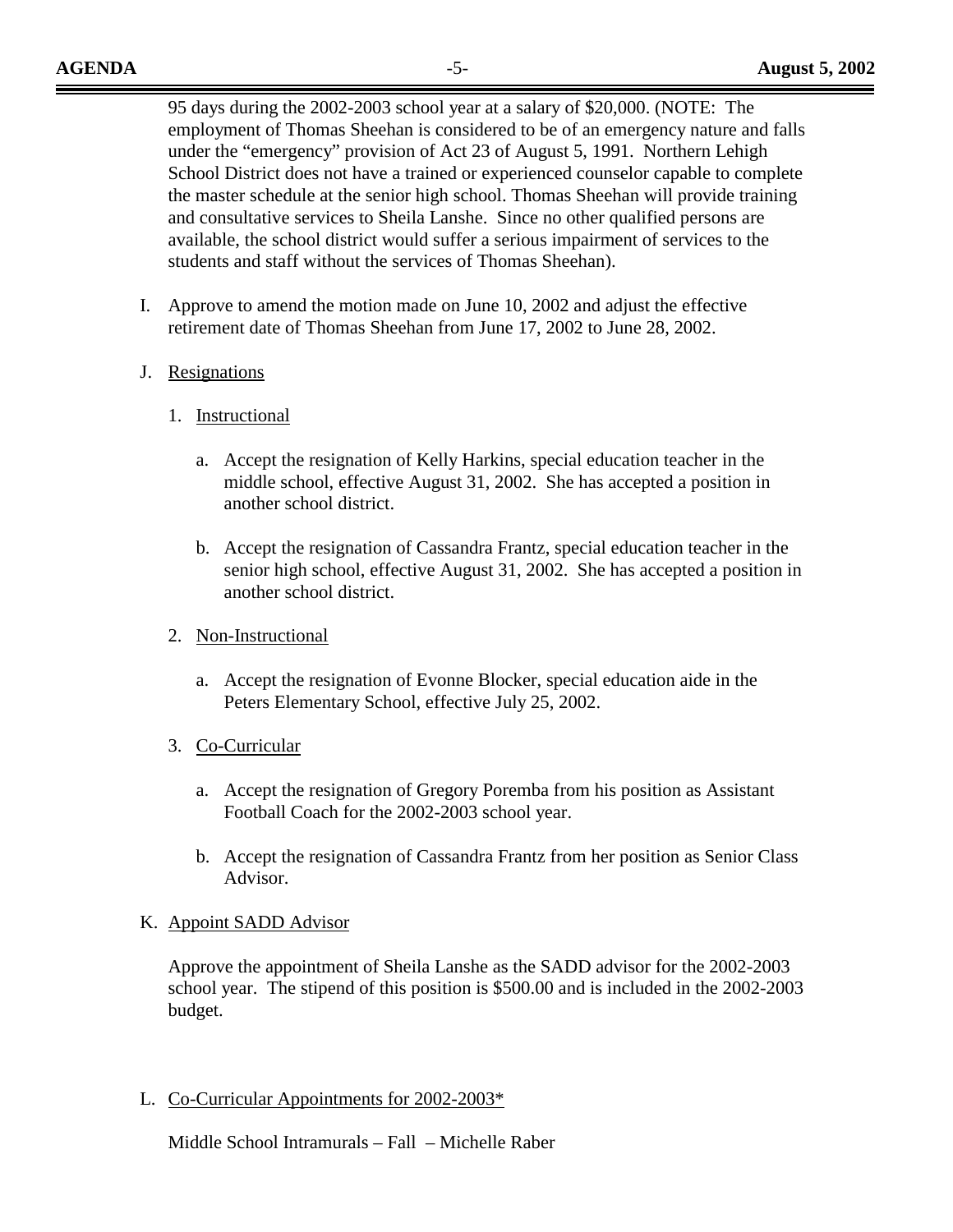Middle School Intramurals – Winter CPR – Michelle Raber Middle School Intramurals – Spring – Michelle Raber Middle School Intramurals – Spring – Weightlifting – Steve Hluschak Middle School Newspaper – Catherine Farole Middle School Yearbook – Susan Bowser Academic Challenge Eight – Janet Kern Middle School Student Council – Beth Case Elementary Scholastic Scrimmage – Marlene Simock Elementary Band – Terry Jenkins Assistant Football Coach – Michael Lush (replacing Greg Poremba who resigned) – (Shared Stipend)

*\*The stipend will be determined when a new Collective Bargaining Agreement is approved.* 

#### M. Middle School Co-Curricular Appointments

 National Junior Honor Society – Jason Graver – \$375.00 Web Page Advisor – Theresa Kokinda -- \$365.00

#### N. Substitutes

#### 1. Instructional

Approve the following substitute teachers for the 2002-2003 school year at the substitute teacher rates of \$70.00 for 1-10 non-consecutive days; \$80.00 for 11-20 non-consecutive days; and \$90.00 for 21+ non-consecutive days:

 Gail Barilla – Elementary Amy Barthol – Mentally &/or Physically Handicapped Carlene Binder – Elementary Linda Deurer – Mentally &/or Physically Handicapped William Dimmich – English and Social Studies Deborah Fartuch – Elementary Julie Fehnel – Elementary Marshelle George – Elementary Audrey Hedash – Elementary/Early Childhood Tracy Hoffman – School Nurse Tracy Kimmel – Music Allison Kuntz – Elementary K-6 Danielle LeBarge – Elementary Cathy Minnich – Mathematics (Homebound Only) Megan Owens – School Nurse

 Joanne Solga – Elementary Marsha Stricker – Elementary Kimberly Teprovich – Health & Physical Education Beth Trexler – School Nurse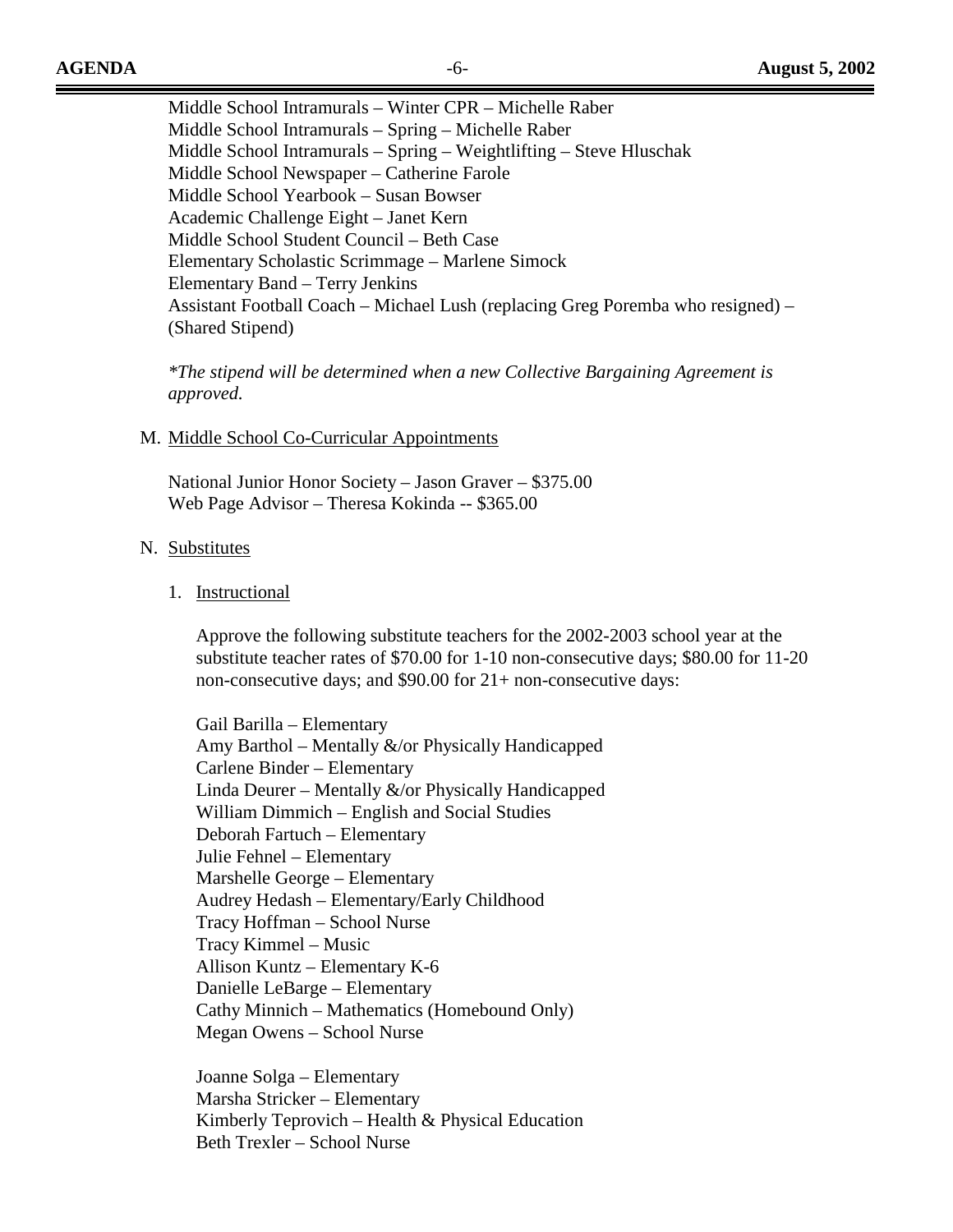Jane Wessner – Elementary Kyle Yanders – Elementary

- 2. Non-Instructional
	- a. Approve to employee the following substitute instructional aides for the 2002- 2003 school year at the substitute rate of \$7.25 per hour:
		- Dorothea Curran Charlotte Hallman Patricia Ingles Cheryl Mill Romaine Remaley Ann Stoss Nancy Wagner Tina Williams
	- b. Approve to employee the following substitute secretaries for the 2002-2003 school year at the substitute rate of \$7.25 per hour:

Patricia Ingles Ann Stoss Tina Williams

c. Approve to employee the following substitute cafeteria workers for the 2002-2003 school year at the substitute rate of \$7.25 per hour:

Dorothea Curran Nancy Frantz Charlotte Hallman Romaine Remaley Ann Stoss Jennifer Wentz Tina Williams

d. Approve to employee the following substitute custodians for the 2002-2003 school year at the substitute rate of \$7.25 per hour:

Susan Bilheimer Wendy Green Donald Kleintop Franklin Zamadics

O. School Dentist

Appoint Dr. Harry Shleifer of Professional Dental Associates as the school dentist for the 2002-2003 school year at the quoted fee of \$1.00 per student.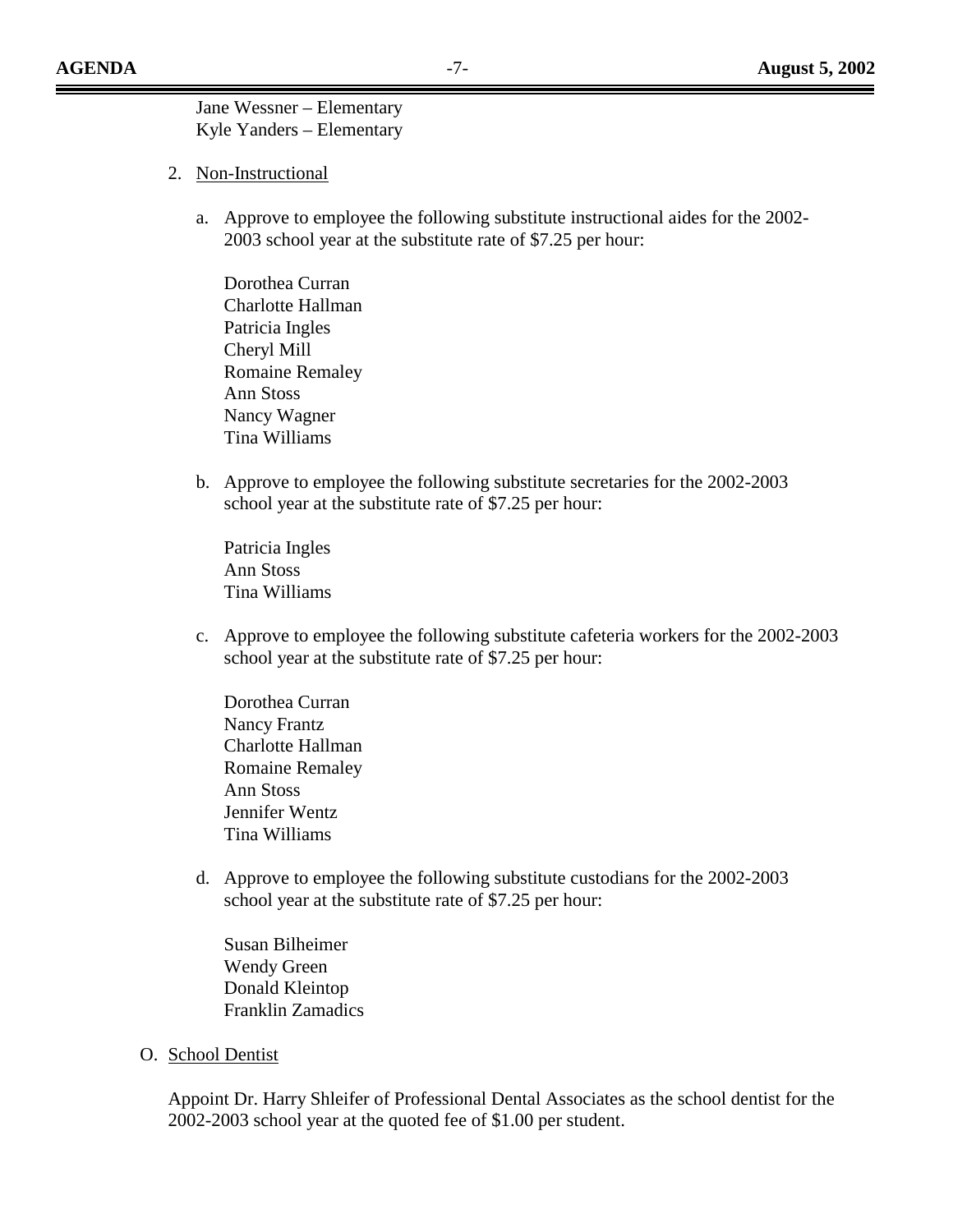#### P. School Physician

Appoint Dr. Sally Ann Rex as school physician for the 2002-2003 school year at the same quoted rates as the 2001-2002 school year. It is also recommended that Allentown Sports Medicine be employed as athletic sports physical doctors to assist with possible conflicts that may arise in scheduling athletic physicals.

### Q. Football Physician

Appoint Allentown Sports Medicine & Human Performance Center to provide football game physicians for the 2002-2003 school year at a quoted fee of \$70.00 per game.

### **IV. POLICY**

### A. Conferences

- 1. Approve the request of Sharon Williams, elementary librarian, to attend the ACCESS PA on September 26, 2002 in Allentown. Expenses include \$360.00 for project fees (\$180.00 for each elementary school). This request was included in the 2002-2003 Peters & Slatington Elementary School budgets.
- 2. Approve the request of Mary Anne Shafer and Lynn Haab, middle school teachers, to attend a Carbon Lehigh Intermediate Unit conference entitled "Reading and the High School Student: Strategies to Enhance Literacy" on August 12 and 13, 2002. Expenses for this conference include \$150.00 each for registration, \$18.00 each for travel, for a total cost of \$336.00 and will be paid for through Title IIA funds.
- 3. Approve the request of Dr. Linda Marcincin to attend the Pennsylvania Association of Elementary & Secondary School Principals conference in Reading on October 20-22, 2002. Expenses include \$250.00 for registration, \$32.40 for travel, \$170.00 for lodging for a total of \$452.40. Money for this conference was included in the 2002-2003 senior high school budget.
- 4. Approve the request of Christopher Iacobelli to attend a Lorman conference entitled "School Violence In Pennsylvania" in Bethlehem on September 26, 2002. Expenses include \$239.00 for registration, \$10.00 for meals, \$15.00 for travel for a total cost of \$264.00 and will be paid for through Drug Free & Safe Schools funds.

### B. New Board Policy

1. Second Reading

Approve new board policy #917 – Parent/Family Involvement, as presented after first reading. **(Attachment #1)**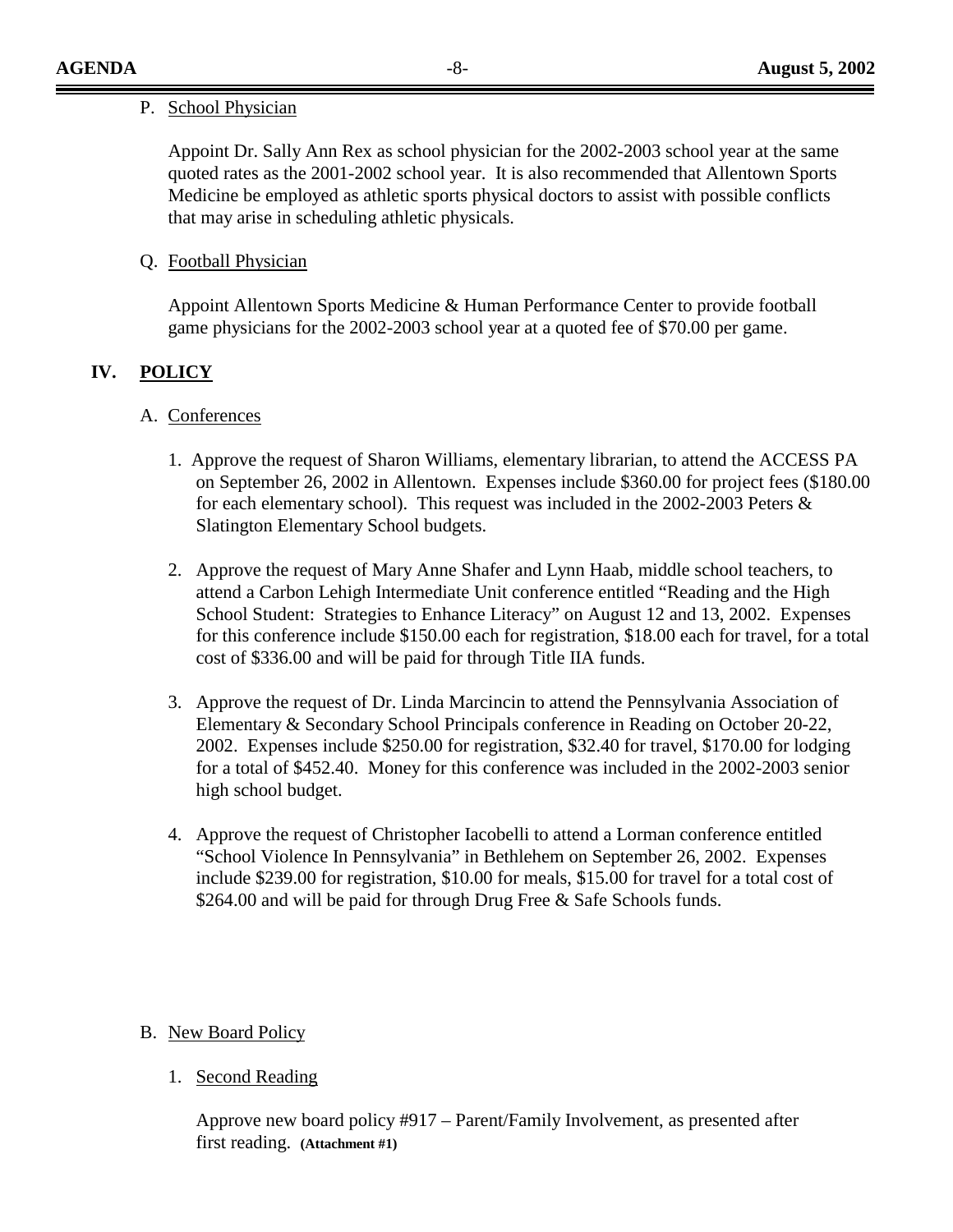#### C. Student-Parent Handbook Changes

Approve the changes to the Northern Lehigh High School, Northern Lehigh Middle School, and Elementary School Student-Parent Handbooks as per **attachment #2**.

### D. Permission To Open Accounts

- 1. Approve the request of the senior high school to open a "Northern Lehigh High School Class of 2006" account in accordance with the Student Activity Fund Policy. The purpose of this account is to raise funds for graduation, class trip, junior prom, senior farewell, etc. **(Attachment #3)**
- 2. Approve the request of the Northern Lehigh Athletic Department to open a "Sports Fund Raising Account" in accordance with the Student Activity Fund Policy. The purpose of this fund is to raise funds for all school sports. **(Attachment #4)**
- 3. Approve the request of the Northern Lehigh Athletic Department to open a "Refreshment Stand Account" in accordance with the Student Activity Fund Policy. The purpose of this fund is to account for refreshment stand income of all school sports. **(Attachment #5)**
- E. Approve the Northern Lehigh Middle School Student Activities Account Statement for the month of June 2002. **(Attachment #6)**
- F. Approve the Northern Lehigh High School Student Activities Account Statement for the month of June 2002. **(Attachment #7)**

### **V. CURRICULUM AND INSTRUCTION**

A. Authorize proper officials to ratify a contractual agreement between the Northern Lehigh School district and the Carbon Lehigh Intermediate Unit #21 to continue the Driver Education Program in our district, effective July 1, 2002 through June 30, 2003. **(Attachment #8)**

### **VI. OLD BUSINESS**

**VII. NEW BUSINESS**

### **VIII. FINANCIAL**

- A. Approve abatement of per capita taxes for the residents that fall within the guidelines as listed in **attachment #9**.
- B. Approve payment of bills from the Construction Account, as presented in **attachment #10**.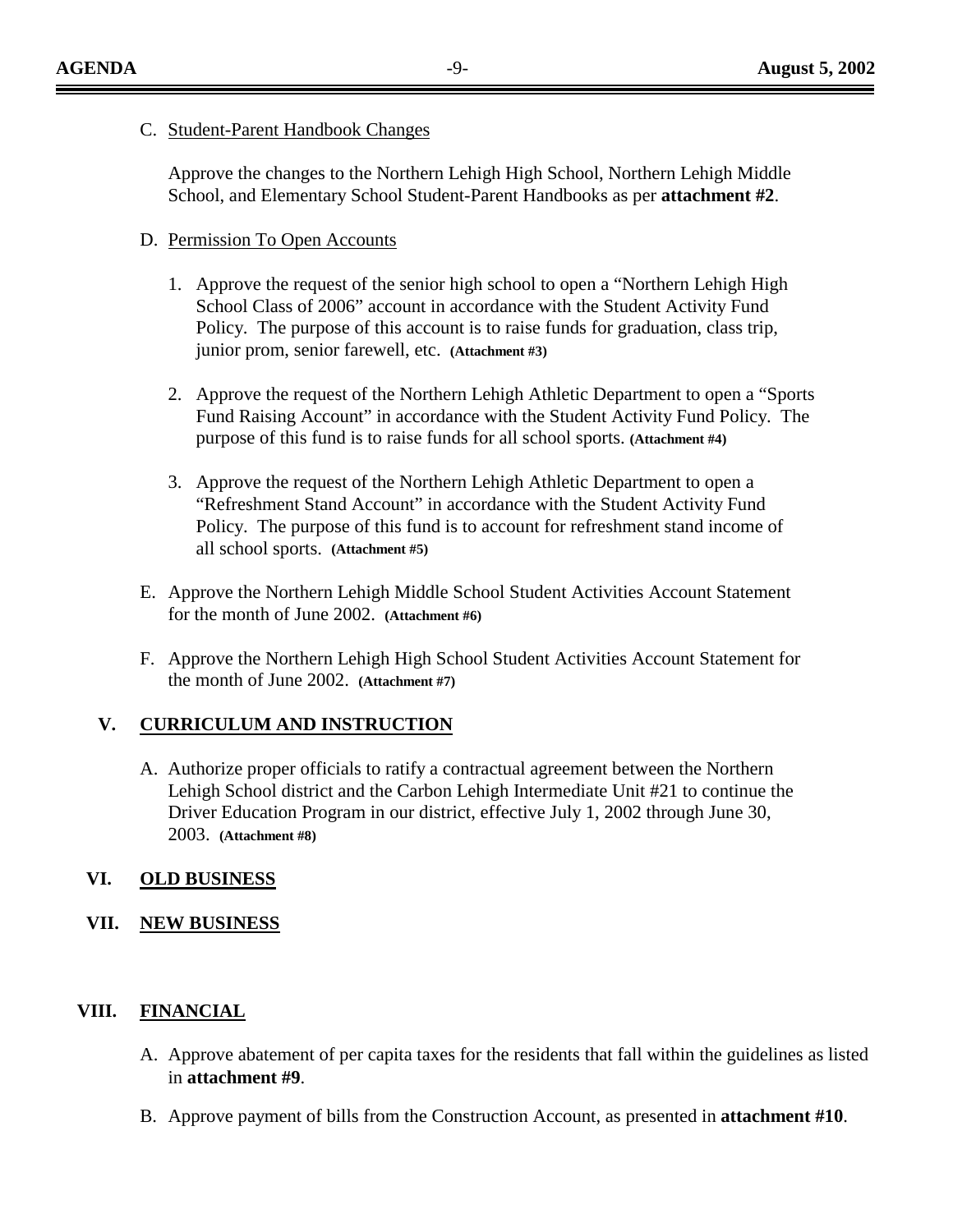- C. Approve payment of bills from the Extended Construction Account, as presented in **attachment #11.**
- D. Approve the Arthurs Lestrange Cash Management Portfolio for the month of May and June 2002. **(Attachment #12)**
- F. Approve the purchase of furniture from Roberts & Meck, Inc. for the Middle School. Furniture will be purchased using PS Contract #7105-05 at a cost of \$7,181.50. Funding is to come from the Furniture and Equipment Fund of the Middle School PlanCon. **(Attachment #13)**
- G. Approve year-end budgetary transfers as listed on **attachment** #14.
- H. Information Only: **Attachment #15** consists of a copy of Capital Reserve #1 Fund Receipts, Expenditures, and Cash Balances.
- I. Information Only: **Attachment #16** consists of a copy of the estimated Unreserved General Fund Balance as of June 30, 2002.
- J. Information Only: **Attachment #17** consists of Extended Construction Account Bills paid during the month of July 2002.
- K. Approve to award insurance coverage for the 2002-2003 school year to the following companies:
	- 1. School Leaders Errors and Omissions Liability \$12,229 with AIG/National Union Program. The June agenda had listed the self-insured PSBA Insurance Trust as the Errors and Omissions provider for \$19,458, which was a \$7,179 increase from the previous year. Since June, our broker of record has recommended that we instead go with the fully insured AIG/National Union Program. In addition, we should purchase one year's Extended Reporting Period Coverage with our previous year provider, Genesis Insurance Company. The cost for this coverage is \$4,540. The total cost of the AIG program and the Genesis extended reporting period coverage is \$16,769, which is \$2,689 less than the PSBA program approved in June. **(Attachment #18)**
	- 2. Approve to renew the equipment maintenance program for the 2002-2003 school year with CNA Insurance Company at a yearly premium of \$35,038. The coverage is for the period August 1, 2002 through July 31, 2003. The renewal is an \$89 increase from last year. **(Attachment #18)**
- L. Approve to exonerate the Lehigh County Tax Claim Bureau from colleting \$480.15 of delinquent 2000 school district real estate taxes from Darlene Kocher, formerly of 7119, PA Route 873, Slatington, PA. The collection was turned over to tax claim bureau, and it was subsequently determined that the mobile home was removed from the site. **(Attachment #19)**
- M. Approve to exonerate the Lehigh County Tax Claim Bureau from collecting \$2,518.12 of delinquent 2000 school district real estate tax from the Fairview Cemetery Association, Fairview Avenue, Slatington, PA, C/0 Bryon Reed. The Lehigh County Assessment